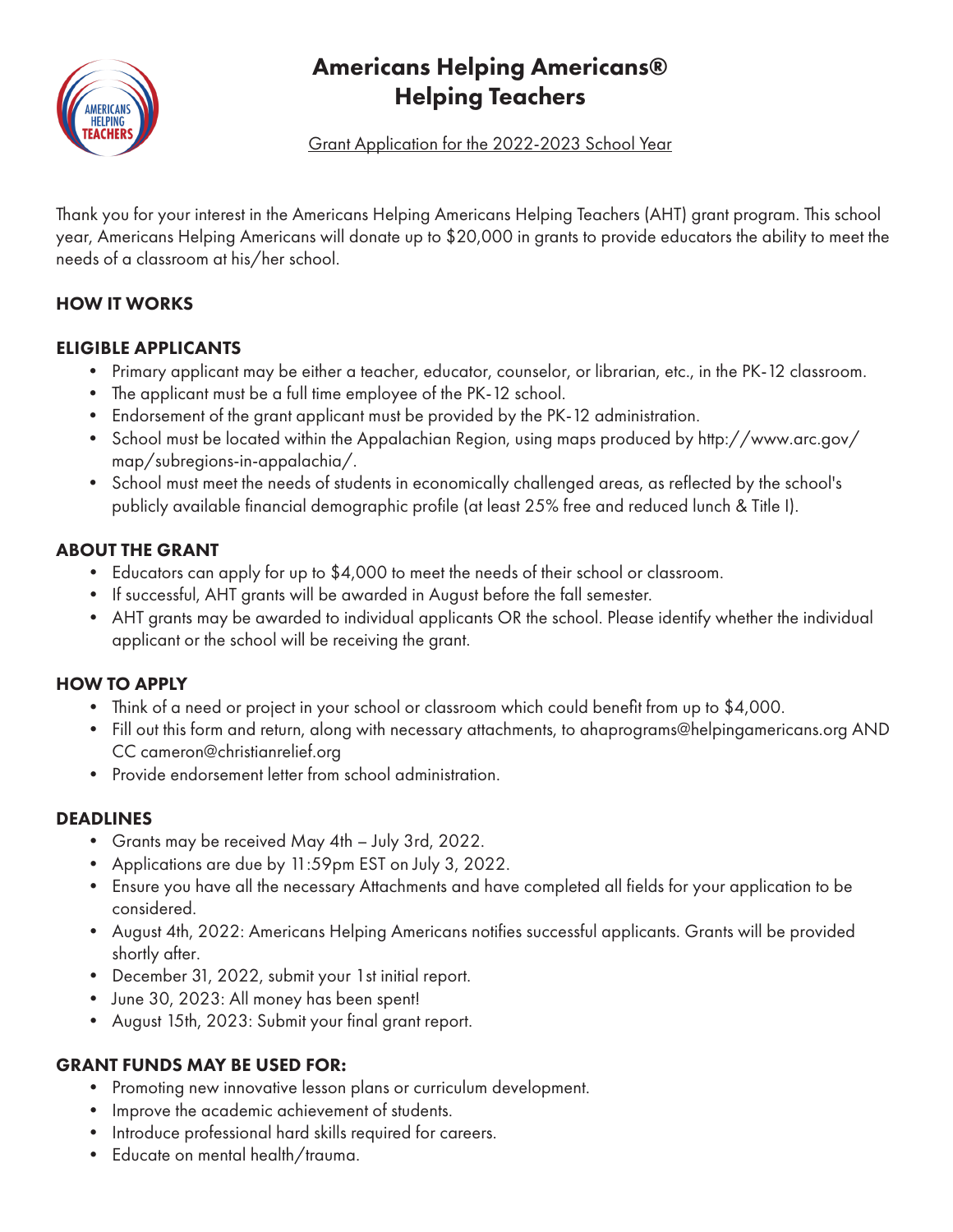- Field trips/transportation.
- Weight is given to unique, self-driven projects.

#### RESTRICTIONS

- COVID19: All applicants and projects leaders must have the COVID19 Vaccination/booster.
- Applicants must be staff at a school.
- No more than 2 educators per school are eligible to apply.
- Grant reporting, including pictures and/or video showing how funds are used, is required at the end of grant period.
- Grant funds may not be used for activities that discriminate on the basis of race, color, national origin, LGBTQ status, sex, and/or disability.

#### **ATTACHMENTS**

- Grant budget.
- Signed photo waiver.
- At least 3 photos, including a headshot of the applicant and two of the students/class who will be served. Please submit a photo of yourself that you are willing to share on social media. Successful applicant's photos and details will be shared on the Americans Helping Americans website.

#### THINGS TO KNOW

- Americans Helping Americans will use collateral provided by you as items to present to our supporters to continue to support AHT projects in the future.
- Successful applicants' pictures and stories will be shared on our social media, email list, and mailing list.
- Failure to use grant funding for its intended purpose AND/OR meet reporting requirements will disqualify the applicant and the applicants' school from receiving future grants from Americans Helping Americans.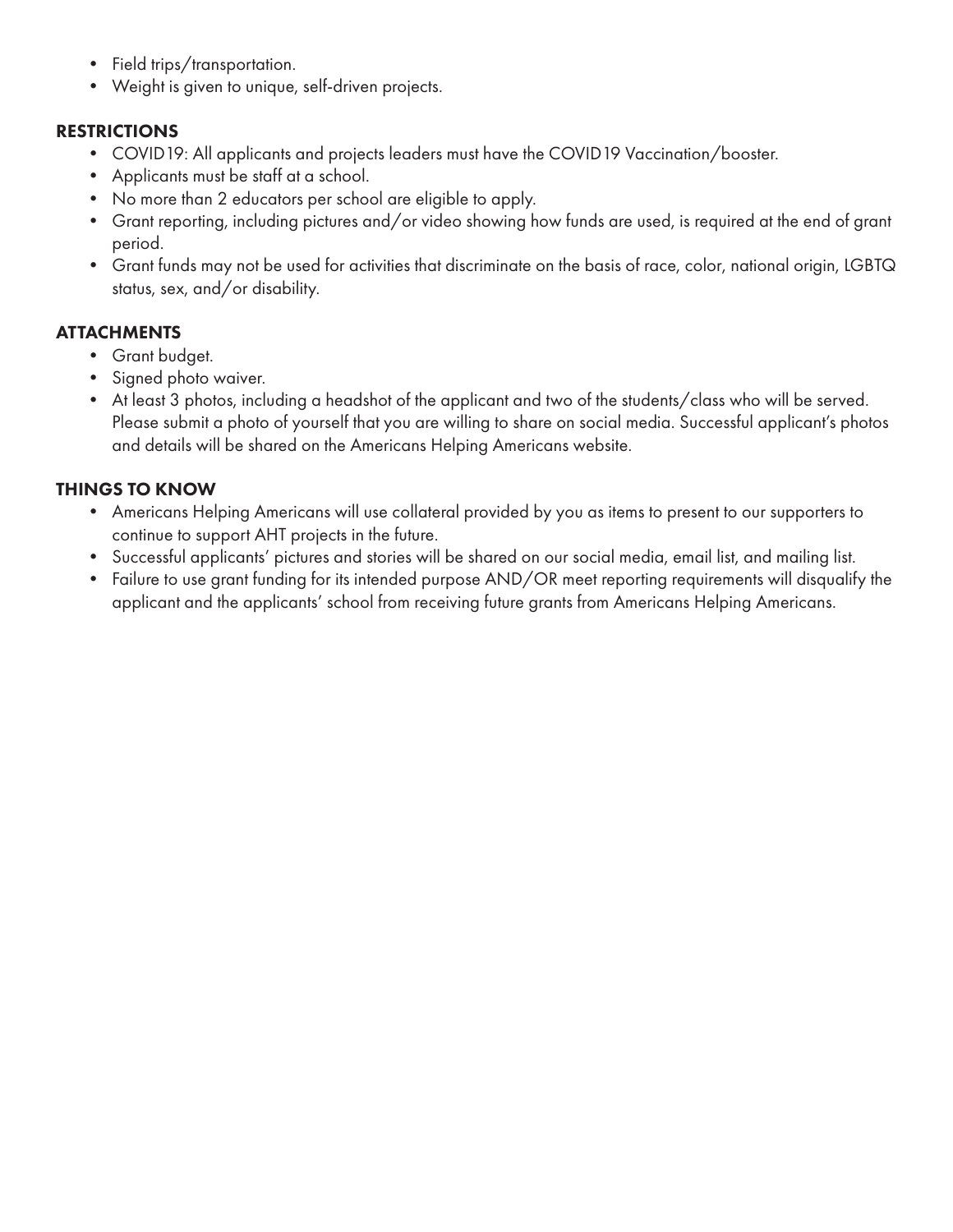### PART I. Applicant Information

| Applicant Work Phone: ________________________________Cell: ____________________             |  |  |  |  |
|----------------------------------------------------------------------------------------------|--|--|--|--|
|                                                                                              |  |  |  |  |
| Best way to Contact you: □ Phone □ Cell □ Text □ Email □ Snail Mail □ Other: _______________ |  |  |  |  |
|                                                                                              |  |  |  |  |
|                                                                                              |  |  |  |  |
|                                                                                              |  |  |  |  |
|                                                                                              |  |  |  |  |
| <b>PART II. School Information</b>                                                           |  |  |  |  |
|                                                                                              |  |  |  |  |
|                                                                                              |  |  |  |  |
|                                                                                              |  |  |  |  |
|                                                                                              |  |  |  |  |
|                                                                                              |  |  |  |  |
|                                                                                              |  |  |  |  |
|                                                                                              |  |  |  |  |
| SCHOOL Website: __________________________                                                   |  |  |  |  |
|                                                                                              |  |  |  |  |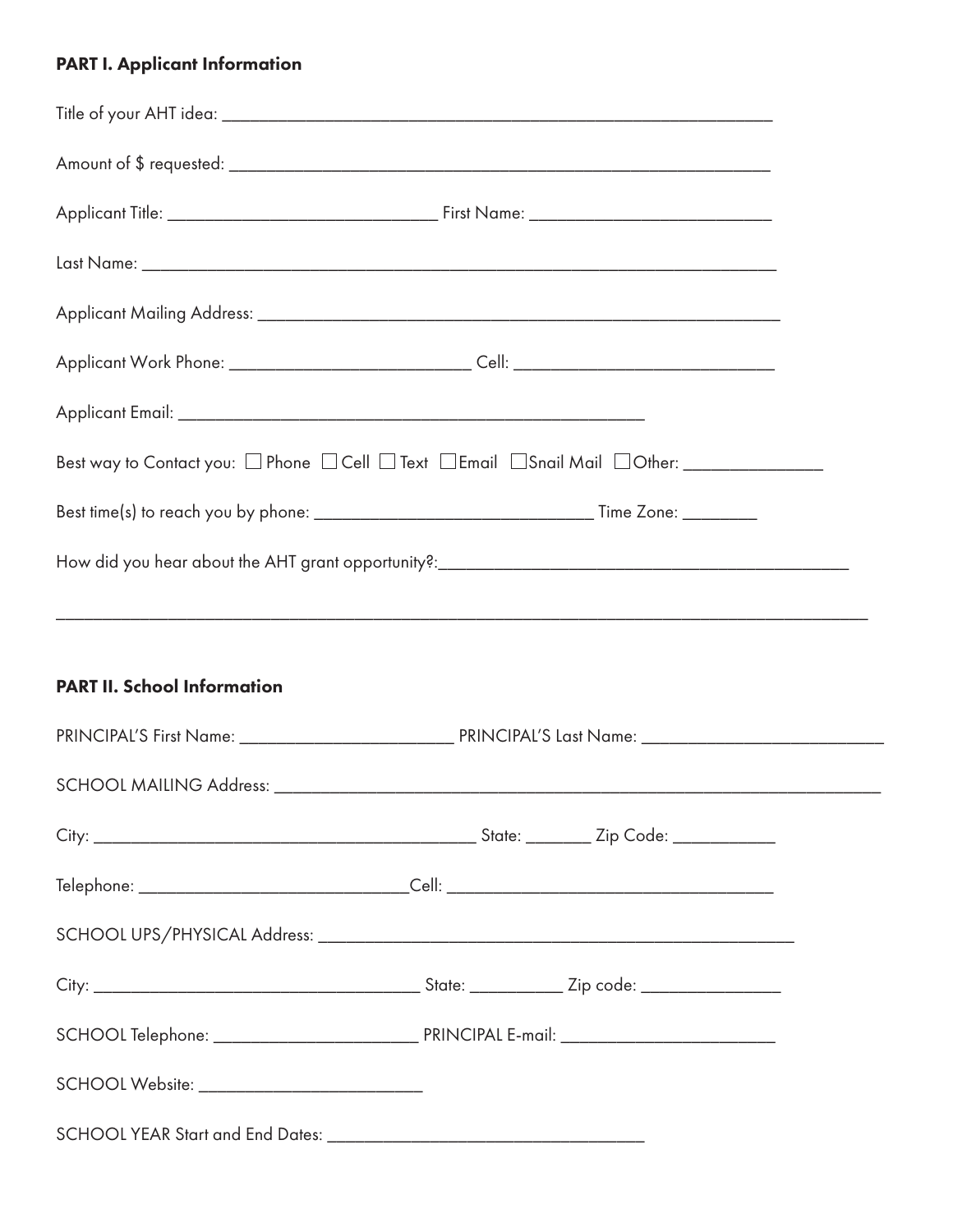#### PART III. Essay Questions

- 1. Briefly tell us about your school and the students you teach. Information you may wish to include: location, rural vs urban, challenges and success, Title 1, free/reduced school lunch data, etc. or descriptions of your classes, poverty rate of county, students interests, etc.
- 2. Please tell us about you and your class. How long have you been a teacher or support staff/educator? How long have you worked at this school? How long have you been in the city/town/county? Please describe yourself and why you are an educator. You may wish to include former education/training, university/college, previous work experience, anything else relevant to your background and project you want funding for.
- 3. Please tell us why you should be selected as an Americans Helping Teachers Grant recipient.
- 4. Please describe how you will use the AHT grant and at least three (3) things you hope to accomplish. How do you plan to use these funds? You can also describe the students that this grant will help and how many students will be helped.
- 5. What are your program's Start and End dates? Will this grant support an ongoing project or a new project?
- 6. Do you have any other sources of support for your AHT idea? (money, in-kind donations, volunteers, community support, etc.). If yes, please list the sources.
- 7. Please provide sources and citations for any facts or figures you have given.